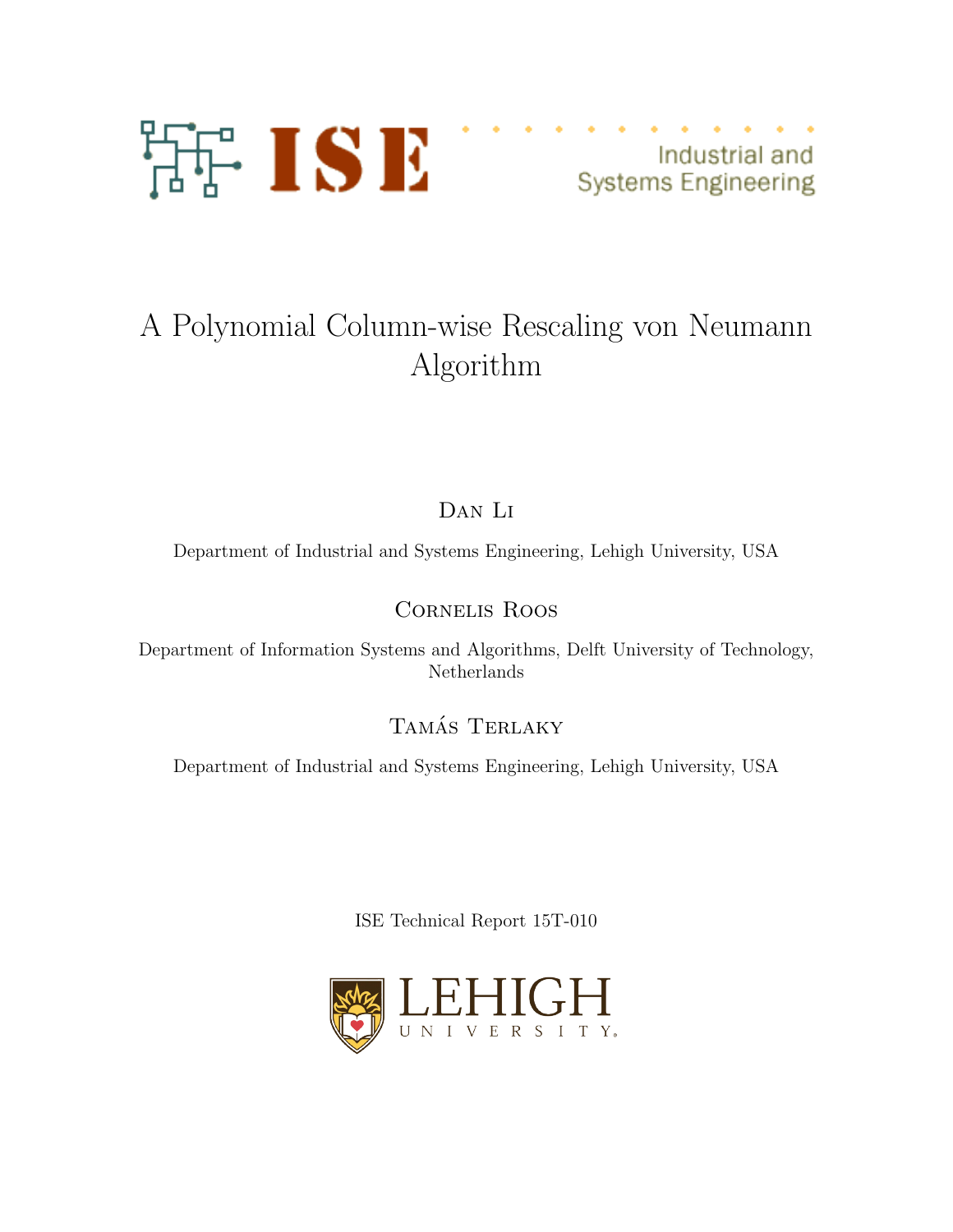# A Polynomial Column-wise Rescaling von Neumann Algorithm

Dan Li, Cornelis Roos, and Tamás Terlaky

#### July 2015

Recently Chubanov proposed a method which solves homogeneous linear equality systems with positive variables in polynomial time. Chubanov's method can be considered as a column-wise rescaling procedure. We adapt Chubanov's method to the von Neumann problem, and so we design a polynomial time column-wise rescaling von Neumann algorithm. This algorithm is the first variant of the von Neumann algorithm with polynomial complexity.

# 1 Introduction

The von Neumann problem is a Linear Feasibility Problem (LFP) with the following form:

$$
Ax = 0, \quad e^T x = 1, \quad x \ge 0,\tag{1}
$$

where A is an  $m \times n$  matrix,  $x \in \mathbb{R}^n$ , and e denotes the all one vector in  $\mathbb{R}^n$ . In this paper, we only consider matrices A with integral entries. Without loss of generality, we may assume that rank $(A)=m$ . With a matrix A given as in (1) we also consider the system

$$
Ax = 0, \quad 0 \neq x \ge 0. \tag{2}
$$

Any solution of (2) can be transferred to a feasible solution of (1) by the normalization  $x := \frac{x}{e^T x}$ .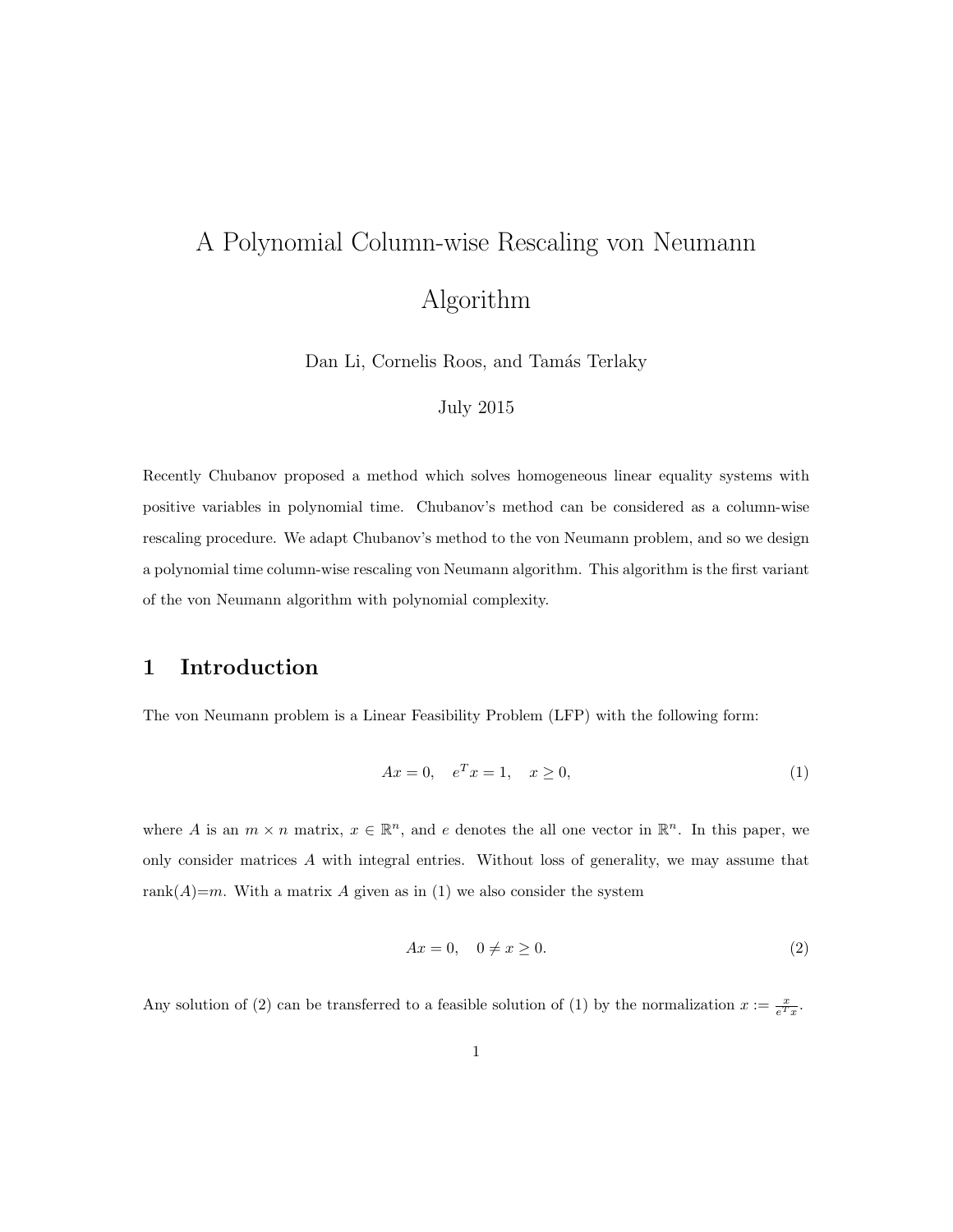As the alternative system [15] of the von Neumann problem (1), the perceptron problem is also an LFP in the following specific form

$$
A^T y > 0,\t\t(3)
$$

where  $y \in \mathbb{R}^m$ . Being a pair of alternative systems, exactly one of the two LFPs (1) and (3) is feasible, by Farkas Lemma. In other words, problem (1) has a solution if and only if (3) has no solution.

Several algorithms have been proposed for solving LFPs, such as simplex methods [2,21], ellipsoid method [13, 14], interior point methods [19], Chubanov's method [5, 6], variants of the perceptron algorithm  $[3, 4, 22]$ , and variants of the von Neumann algorithm  $[7, 8]$ . All of these algorithms aim to find a feasible solution to a linear optimization problem, or equivalently to an LFP. They either deliver a feasible solution, or provide an evidence of infeasibility.

The perceptron algorithm [20] was originally invented in the field of machine learning, i.e., it solves data classification problems by learning a linear threshold function. It solves the perceptron problem in the form (3). In its original form, it is not a polynomial-time algorithm. Its complexity is  $O(\frac{1}{\rho_p^2})$ , where  $\rho_p$  is the width of the cone of feasible solutions, which can be exponentially small. In order to speed up the perceptron algorithm, two rescaling variants were proposed. Dunagan and Vempala [10] purposed a randomized rescaling perceptron algorithm. It expands the width of the feasible region  $\rho_p$  with high probability by periodically rescaling the linear system. The total complexity of the randomized rescaling perceptron algorithm is  $O(n^5 \log n \log(\frac{1}{\rho_p}))$  with high probability. Observe that even though the complexity bound becomes polynomial, the algorithm has a stochastic component, and the bound holds only with high probability. Recently, Peña and Sohèili [17] purposed a deterministic rescaling perceptron algorithm, which enjoys an  $O(n^6 \log(\frac{1}{\rho_p}))$ polynomial-time complexity. Observe that the complexity of the stochastic version is better by a factor of  $\frac{n}{\log n}$ .

The von Neumann algorithm, originally published by Dantzig [7, 8], can also be considered as a special case of the Frank-Wolfe algorithm  $[1, 11]$ , which is an iterative method for solving linearly constrained convex optimization problems. The von Neumann algorithm is not a polynomial-time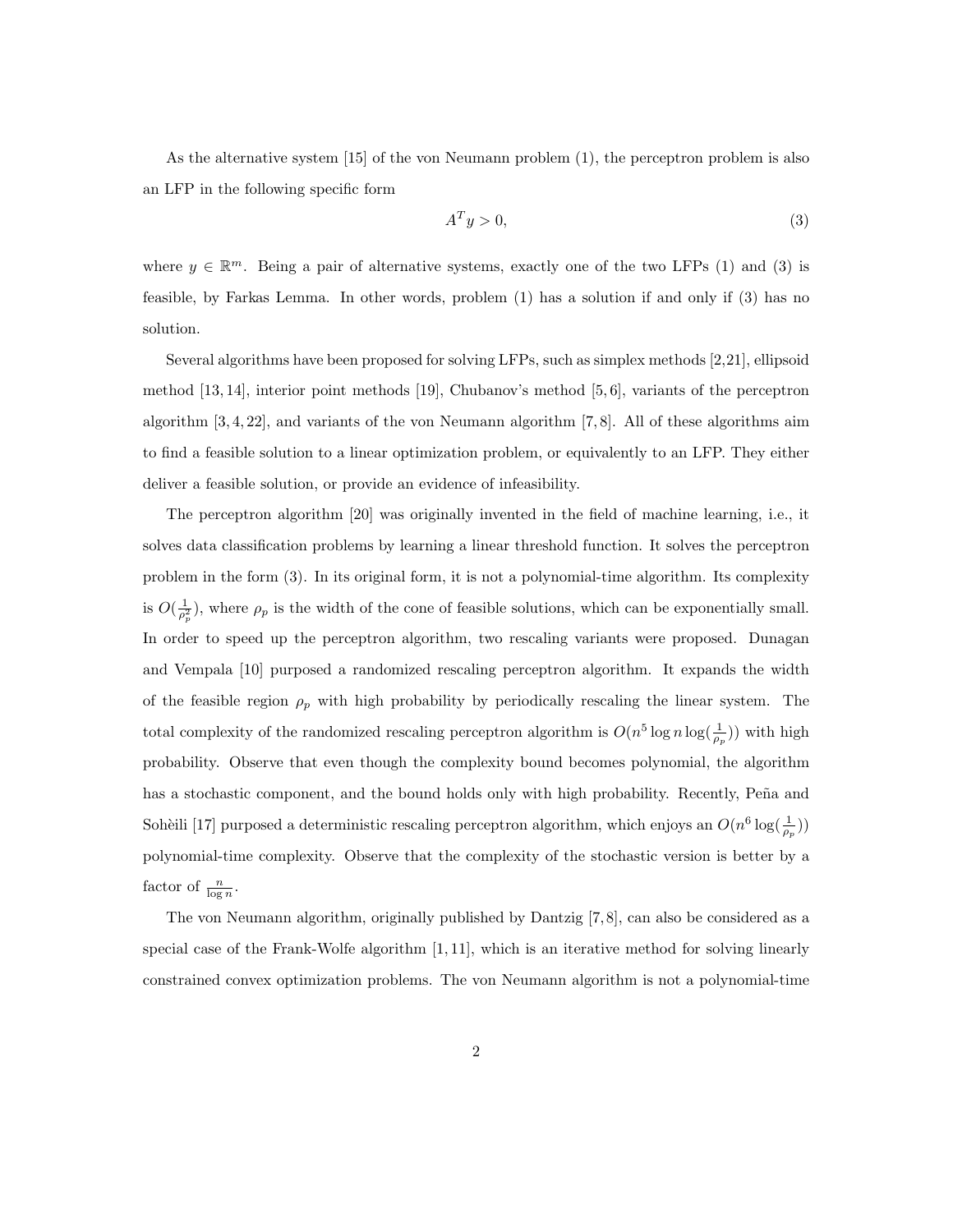algorithm. Its complexity of finding an  $\epsilon$ -approximate solution is  $O(\frac{1}{\rho_v^2} \ln \frac{1}{\epsilon})$ . Analogous to  $\rho_p$ , the quantity  $\rho_v$  quantifies how deep the origin is in the convex hull defined by the columns of matrix A. Inspired by the success of rescaling perceptron algorithms, we aim to design a rescaling variant of the von Neumann algorithm with deterministic polynomial-time complexity.

Chubanov [5,6] has recently proposed novel polynomial-time algorithms for solving homogeneous linear systems with positive variables. It is a divide-and-conquer algorithm which can be considered as a generalization of the relaxation method [16]. The so-called Basic Procedure is the core of the method. If it neither finds a feasible solution, nor identifies the infeasibility of the system, then the basic procedure identifies an upper bound for at least one coordinate of any possible feasible solution. According to this upper bound for the identified coordinates, the corresponding columns of the coefficient matrix are multiplied by a scalar. Therefore, Chubanov's method can be also considered as a rescaling procedure. Utilizing this idea, we propose a deterministic column-wise rescaling von Neumann algorithm and prove its polynomial-time complexity. We rename the basic procedure as von Neumann Procedure (vNP) because it uses von Neumann-like update steps and it is a subroutine of this variant of the von Neumann algorithm. The outline of this paper is as follows. In the next section we introduce some notations and important lemmas that serve as the foundation of Chubanov's method. In Section 4, we present the details of the column-wise rescaling von Neumann algorithm. In Section 3.1, we introduce different ways to compute upper bounds for some coordinates of any feasible  $x$ , if problem  $(2)$  has feasible solutions. These bounds are utilized to construct a rescaling matrix. The complexity analysis is presented in Section 5, and computational results are given in Section 6.

# 2 Preliminaries

Before presenting the details of the column-wise rescaling perceptron algorithm, we first introduce important notations and lemmas which are the foundation of Chubanov's method. Let  $\mathcal{N}_A$  denote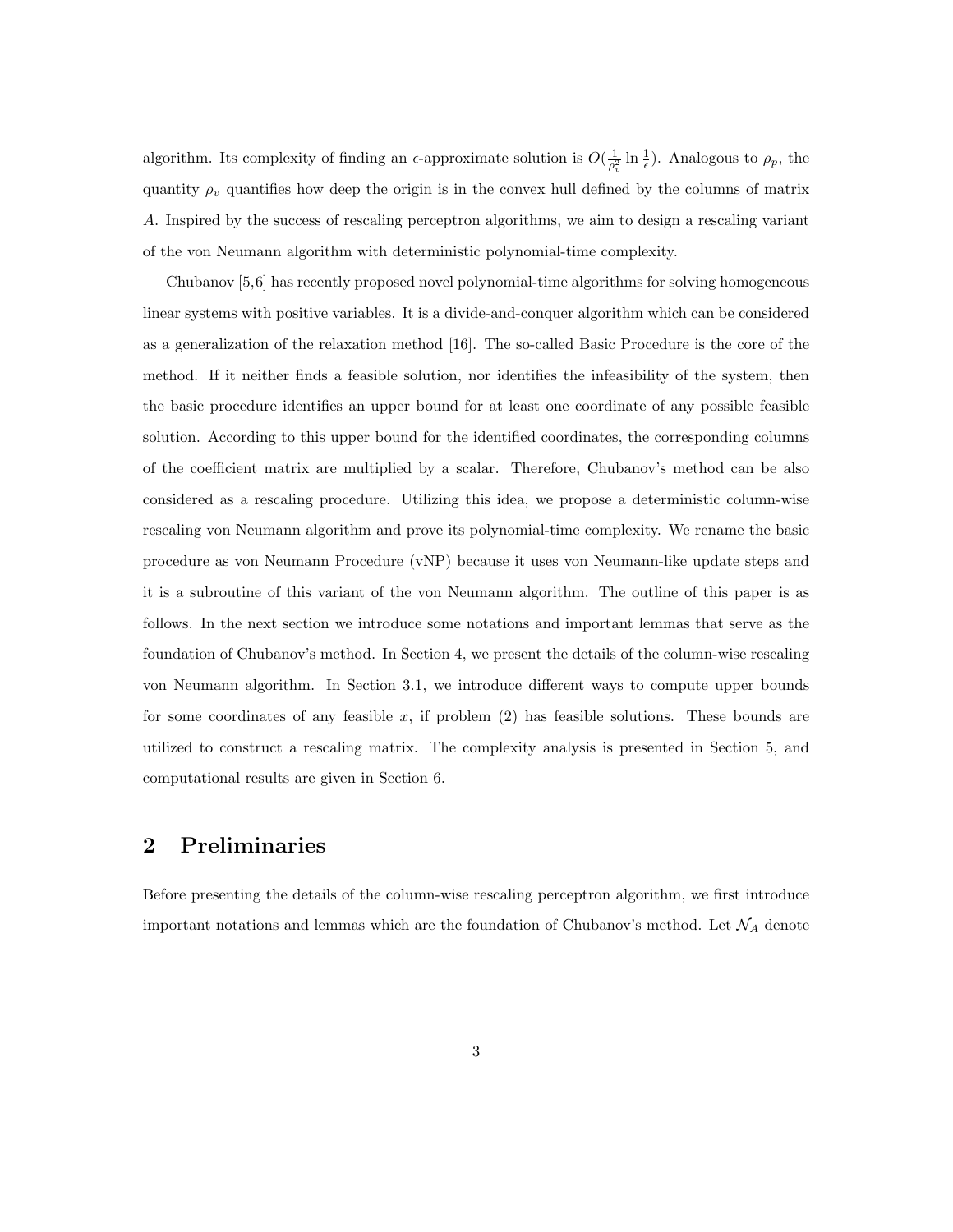the null space of the matrix  $A$  and  $\mathcal{R}_A$  its row space, i.e.,

$$
\mathcal{N}_A := \{ x \in \mathbb{R}^n : Ax = 0 \}, \quad \mathcal{R}_A := \{ A^T y : y \in \mathbb{R}^m \}.
$$

We define matrices  $P_A$  and  $Q_A$  as the orthogonal projection matrices of  $\mathbb{R}^n$  onto  $\mathcal{N}_A$  and  $\mathcal{R}_A$ , respectively, as follows:

$$
P_A := I - A^T (A A^T)^{-1} A, \quad Q_A := A^T (A A^T)^{-1} A = I - P_A.
$$

Our assumption that matrix A is full rank guarantees that  $AA<sup>T</sup>$  is invertible. So  $P_A$  and  $Q_A$  are well defined. Let  $x^{\mathcal{N}}$  and  $x^{\mathcal{R}}$  denote the orthogonal decomposition of vector x in the spaces  $\mathcal{N}_A$ and  $\mathcal{R}_A$ , respectively, i.e.,

$$
x^{\mathcal{N}} := P_A x, \quad x^{\mathcal{R}} := Q_A x.
$$

Obviously we have

$$
AP_A = 0, \quad P_A Q_A = 0, \quad x = x^{\mathcal{N}} + x^{\mathcal{R}}.
$$

According to the properties of the orthogonal decomposition [12],  $P_A x = 0$  holds if and only if  $x \in \mathcal{R}_A$ , i.e.,  $x = A^T y$  holds for some y. In other words, problem (3) is equivalently solvable to the following problem

$$
P_A x = 0, \quad x > 0. \tag{4}
$$

Since problem  $(4)$  is homogeneous and x is strictly positive, without loss of generality, we may assume that  $e^T x = 1$ . The concept of the orthogonal decomposition plays a crucial role in Chubanov's method. The following lemma summarize the relationship between the orthogonal components and the solutions of problems.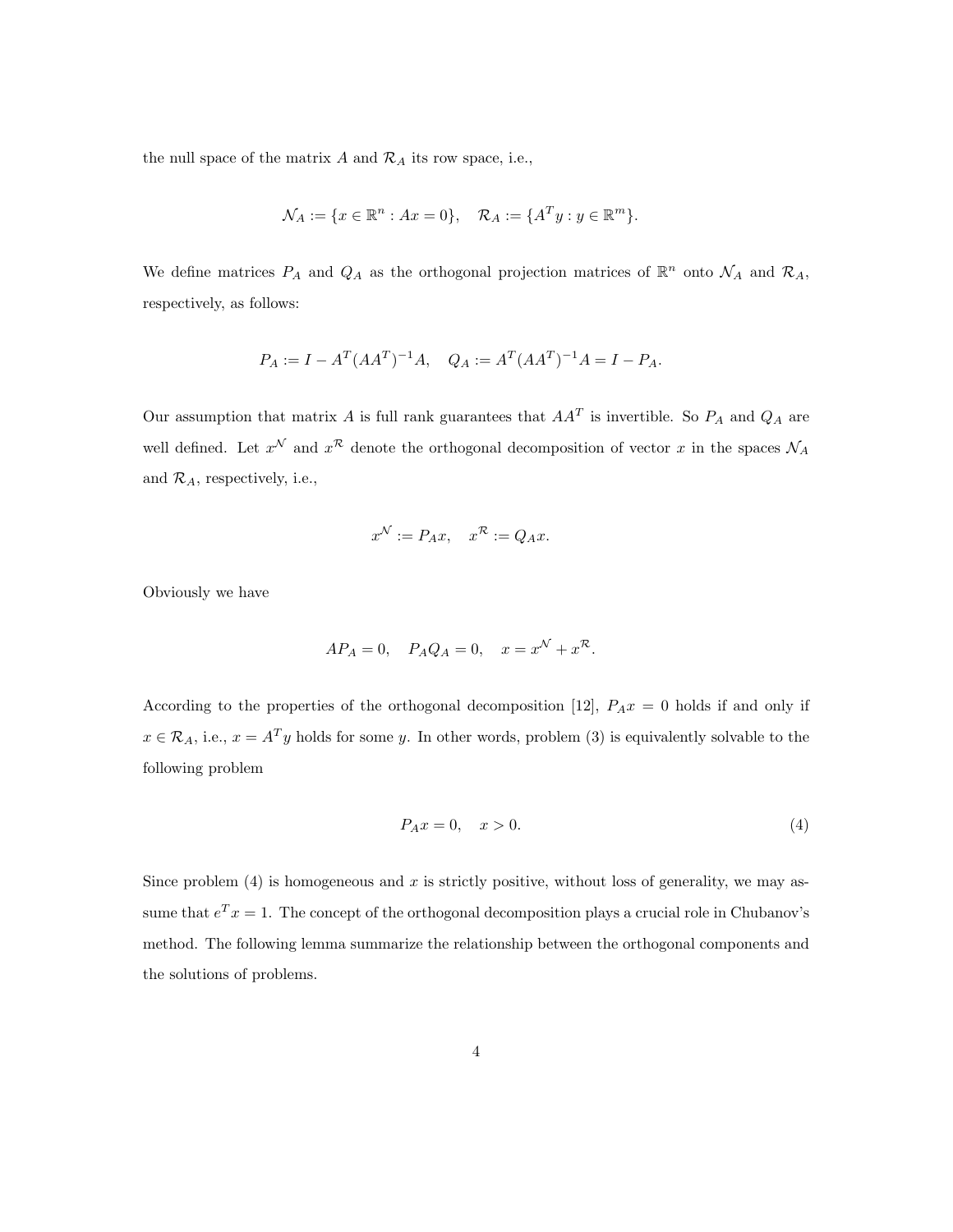**Lemma 1.** For a vector  $x \in \mathbb{R}^n$ , if we have  $0 \neq P_A x \geq 0$ , then  $x^{\mathcal{N}}$  is a solution to problem (2) and problem (1) is also solvable; if  $P_Ax = 0$  for some  $x > 0$ , i.e., x is a solution to problem (4), then problem (3) is solvable, i.e.,  $x = A<sup>T</sup>y$  holds for some y.

*Proof.* The first statement immediately follows from the definitions of  $\mathcal{N}_A$  and  $P_A$ . For the second statement, if x is a solution to problem (4), then we have  $x = x^R + x^N = x^R \in \mathcal{R}_A$ , which implies  $x = A<sup>T</sup>y > 0$  has a solution, i.e., problem (3) is feasible. By Farkas Lemma, problem (1) has no solution.  $\Box$ 

Lemma 1 shows that the value of  $P_Ax$  for some x can be used to solve problem (1) when  $0 \neq P_A x \geq 0$  or identify the feasibility when  $P_A x = 0$ . Therefore, as we show in the next section, Lemmas 1 serves as stopping criteria for the vNP in Chubanov's method.

# 3 The von Neumann Procedure

Chubanov's method is solving the homogeneous linear inequality system

$$
Ax = 0, \quad x > 0. \tag{5}
$$

Since this system is homogeneous, we may assume that  $0 < x \le e$ , where e denotes the all-one vector. Thus, we may equivalently consider the problem

$$
Ax = 0, \quad x \in (0, 1]^n. \tag{6}
$$

The solution set of problem (6) is a subset of the unit cube. The major difference between (1) and (6) is that every solution of (6) has to be strictly positive, while solutions of (1) still may have zero coordinates.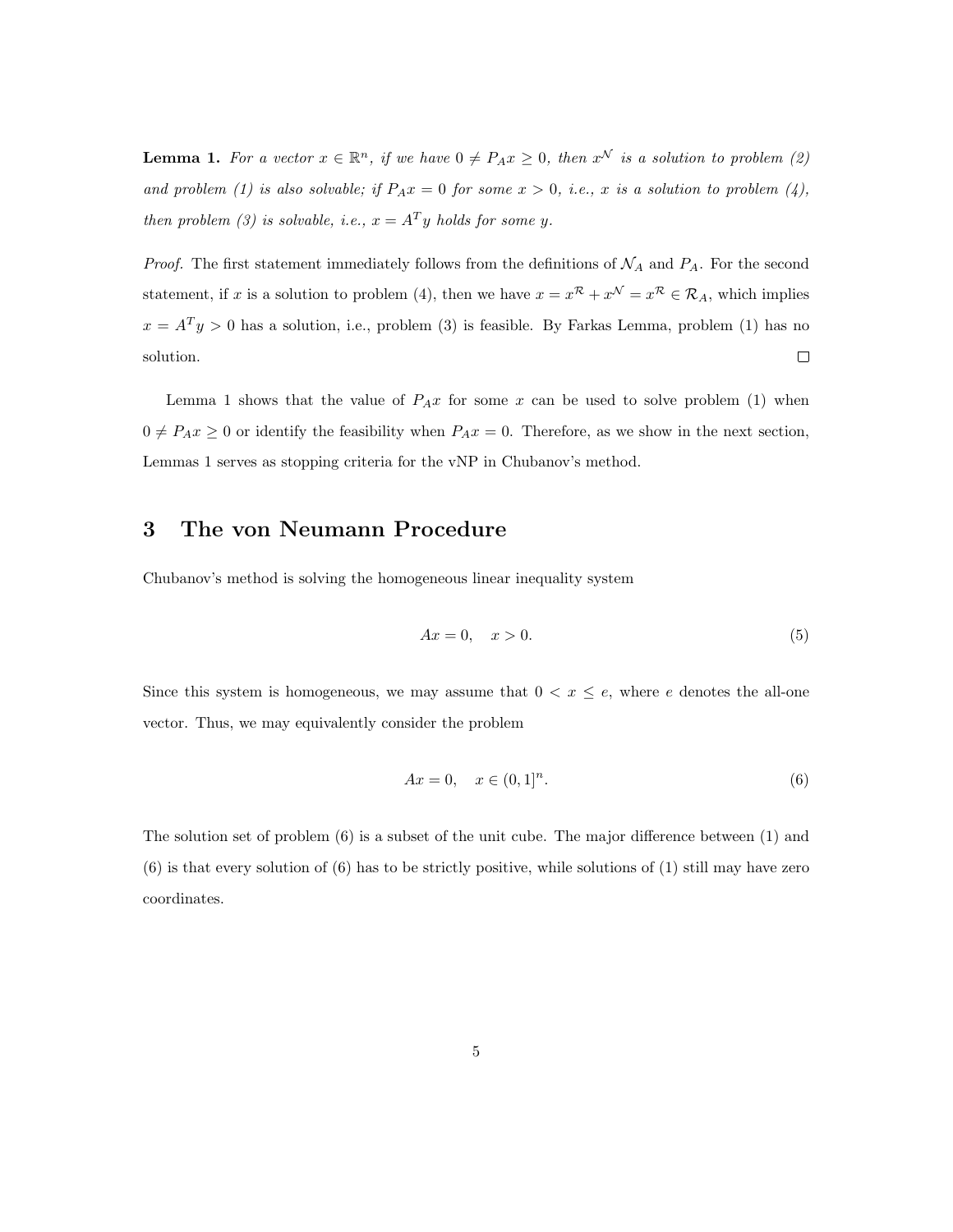### 3.1 Bounds for feasible solutions

The core of Chubanov's method is the vNP. The vNP is a von Neumann-like algorithm and works on problem (4). For the purpose of clarification, vector  $u \in \mathbb{R}^n$  is used to denote the variable in problem  $(4)$  in the rest of this paper. Vector x is only used in the problems whose coefficient matrix is A, such as problems  $(1)$ ,  $(2)$ , and  $(6)$ . With the new notation, problem  $(4)$  can be rewritten as follows.

$$
P_A u = 0, \quad e^T u = 1, \quad u > 0. \tag{7}
$$

Recall that  $u^{\mathcal{N}} = P_A u$  and  $u^{\mathcal{R}} = Q_A u$ . Due to the fact that  $P_A$  and  $Q_A$  are orthogonal projection matrices, with the assumption that problem  $(1)$  or  $(6)$  is feasible, an upper bound of every feasible solution x may be obtained from a given vector u. Let vector  $d > 0$  denote this upper bound for x and its i-th coordinate  $d_i$  represent the upper bound for  $x_i$ , i.e.,  $x_i \leq d_i$  holds for every feasible solution x and every coordinate i. We will show later that vector  $d$  is crucial for rescaling. First we have the following observation.

**Lemma 2.** Let vector d be an upper bound for every feasible solution x of problem (6). If  $\max(d)$ 1, then problem  $(6)$  is infeasible.

*Proof.* Observe that problem  $(6)$  is homogenous. Assume that it is feasible and  $x'$  is a feasible solution, then  $x = \frac{x}{\max(x)}$  is another feasible solution which has at least one coordinate equal to 1. In other words, we have  $x_j = 1$  for some j. According to the definition of vector  $d, x_i \leq d_i$  holds for every feasible solution x and every coordinate i. Therefore, if problem (6) is feasible, then  $d_i$ has to be at least 1 for some  $i$ .  $\Box$ 

Lemma 2 is utilized as an evidence of infeasibility in Algorithm 3 in Section 4. There are several ways to compute such an upper bound for x. Chubanov's original method uses the bound [5,6]

$$
x_i \le d_i = \frac{\sqrt{n} \|u^{\mathcal{N}}\|}{u_i},\tag{8}
$$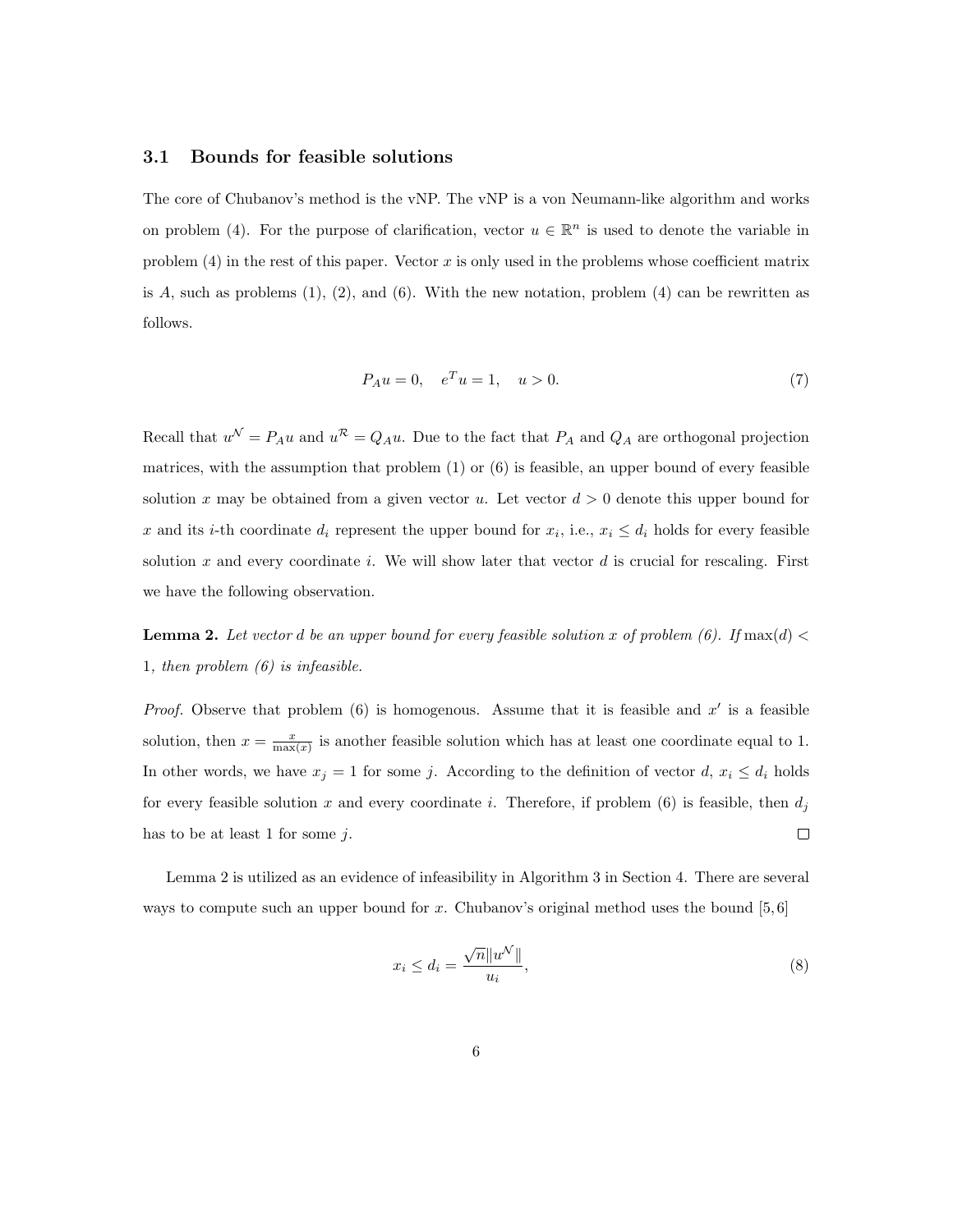where the subscript i is the index for coordinates. This inequality provides a useful bound only if the right hand side expression is smaller than 1, because our assumption is that  $x$  is in the unit cube for problem (6). To determine if there is a bound (8) not greater than  $\frac{1}{2}$  for some *i*, we can simply test the inequality

$$
2\sqrt{n}||u^{\mathcal{N}}|| \leq \max_{i}(u_i). \tag{9}
$$

Chubanov proved the following lemma.

**Lemma 3.** [5, 6] Let u satisfy  $0 \neq u \geq 0$  and (9), and let j be such that  $u_j = \max_i(u_i)$ . Let x be a solution for (6). Then  $x_j$  is bounded above by  $d_j = \frac{1}{2}$ .

It will be convenient to call u small if it satisfies (9), and large otherwise. Note that  $u^{\mathcal{N}} \neq 0$  if u is large, and u is small if  $(4)$  is feasible. For future use we also state the following result.

**Lemma 4.** [18] If u satisfies  $2\sqrt{n}||u^{\mathcal{N}}|| \le e^T u$ , then u is small.

Lemma 3 shows that any small vector u induces a bound  $x_j \leq \frac{1}{2}$  for some j for problem (6). Recently more study shows that some large vectors  $u$  may also provide available bounds for  $x$ . Roos [18] proposed a modified vNP using the following bound.

**Lemma 5.** [18] Let x be a solution for (6). Then  $x_i$  is bounded by

$$
x_i \le d_i = \min\left\{1, e^T \left[\frac{u^{\mathcal{R}}}{-u_i^{\mathcal{R}}}\right]^+\right\}, \text{ for } i = 1, \cdots, n,
$$
\n(10)

where  $[a]^+$  arises from a by replacing its negative entries by zero, i.e.,  $[a]^+_j = \max\{0, a_j\}$ 

By using the duality theorem of LO, Chubanov [6] also derived another bound in Lemma 6. **Lemma 6.** [18] Let x be a solution for (6). Then  $x_i$  is bounded by

$$
x_i \le d_i = \min\left\{1, e^T \left[e_i - \frac{u^R}{u_i}\right]^+\right\}, \text{ for } i = 1, \cdots, n,
$$
\n(11)

where  $e_i$  is the *i*-th unit vector.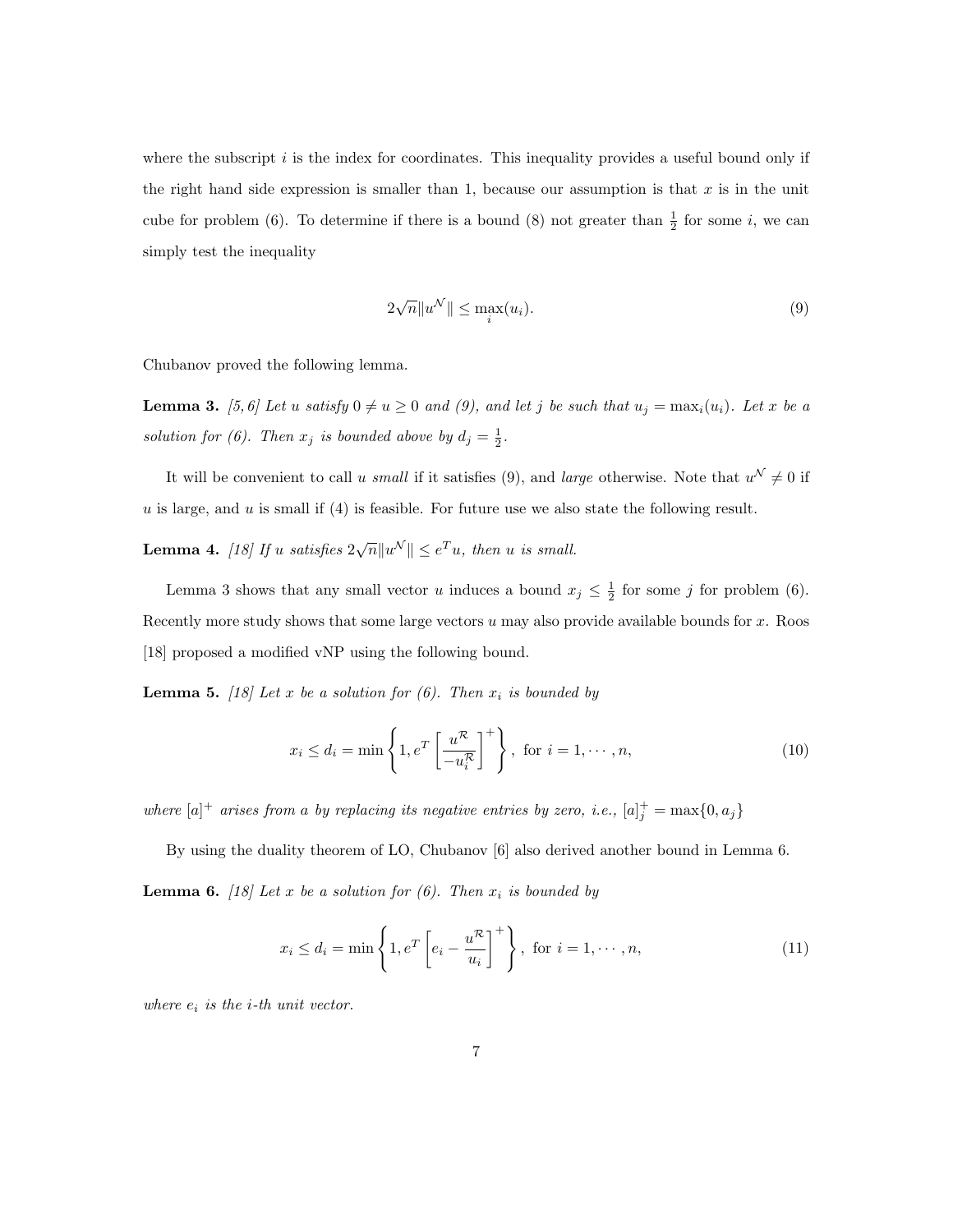Among these three bounds (8), (11), and (10), Roos [18] concludes that for each nonzero  $u \ge 0$ and for each  $i$ , one has

$$
\min\left\{1, e^{T}\left[\frac{u^{\mathcal{R}}}{-u_{i}^{\mathcal{R}}}\right]^{+}\right\} \leq \min\left\{1, e^{T}\left[e_{i}-\frac{u^{\mathcal{R}}}{u_{i}}\right]^{+}\right\} \leq \min\left\{1, \frac{\sqrt{n}||u^{\mathcal{N}}||}{u_{i}}\right\}.
$$
\n(12)

Bound  $(10)$  is the tightest upper bound for x. In the vNP, we only need to compute the smallest bound among all coordinates, so we define

$$
d_{\min} \quad := \quad \min_i d_i = d_j,
$$

where j is as follows: for the bounds (11) and (10), j is the index such that  $u_j^R = \max_i(u_i^R)$ if  $e^T u^R > 0$  and  $u_j^R = \min_i(u_i^R)$  if  $e^T u^R < 0$ ; for the bound (8), j is the index such that  $u_j = \max_i(u_i)$ . Note that j might not be unique.

#### 3.2 The von Neumann Procedure (vNP)

By iteratively updating vector u and the value of  $P_A u$ , the vNP aims to find a vector u which either satisfies one of the two conditions in Lemma 1, or if such an u is not found, then  $u^{\mathcal{N}} \neq 0$  and there is at least one nonpositive coordinate of  $u^{\mathcal{N}}$ . Let K denote a nonempty set of indices such that

$$
\sum_{k\in K} u_k^{\mathcal{N}} \leq 0.
$$

Let  $p_k$  denote the k-th column of  $P_A$ , i.e.,  $p_k = P_A e_k$ . We define

$$
e_K := \frac{1}{|K|} \sum_{k \in K} e_k, \quad p_K := P_A e_K = \frac{1}{|K|} \sum_{k \in K} p_k.
$$

The vNP is shown in Algorithm 1. Recall that vector  $u$  in problem (7) is analogous to vector  $x$ in problem (1). To solve problem (7), Algorithm 1 starts with  $u$  as a point from the unit simplex. Vector  $u^{\mathcal{N}} = P_A u$  is analogous to vector  $b = Ax$  in the von Neumann algorithm [15]. Line 12-15 in Algorithm 1 is the update step. It moves  $u^{\mathcal{N}}$  along a direction, which is a combination of one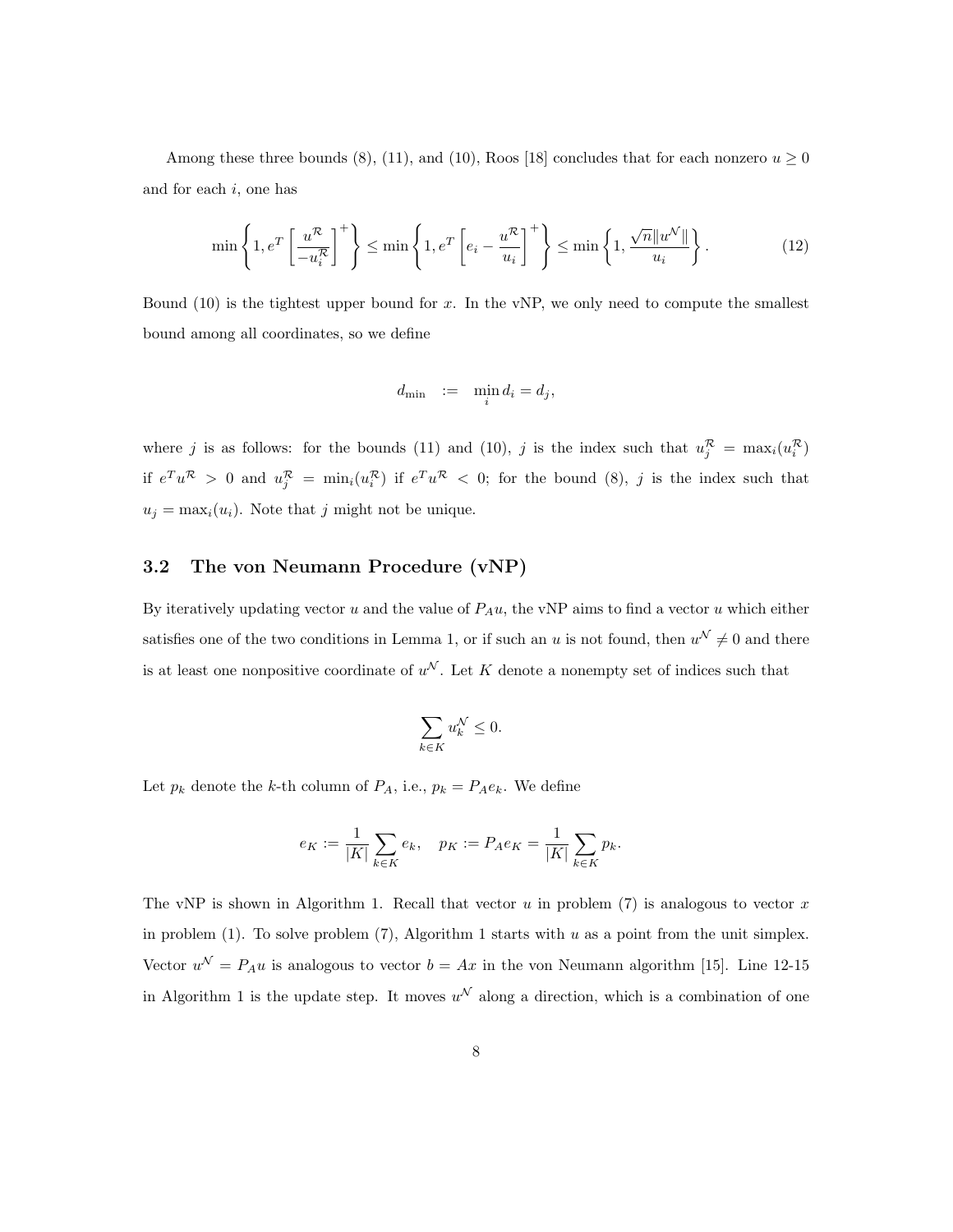Algorithm 1 [ $\bar{u}$ ,  $u$ ,  $u^{\mathcal{N}}$ ,  $\tilde{J}$ ,  $\tilde{d}$ , CASE]=von Neumann Procedure( $P_A$ ,  $u$ ) 1: Initialize:  $\bar{u} = 0, u^{\mathcal{N}} = P_A u, K = \tilde{J} = \emptyset, d_{\min} = 1, CASE = 0, \frac{1}{2} < \theta < 1$  (e.g.  $\theta = 0.8$ ). 2: while  $d_{\min} > \frac{1}{2}$  and  $\text{CASE} = 0$  do 3: if  $0 \neq u^{\mathcal{N}} \geq 0$  then 4:  $CASE = 1$   $\triangleright \text{Problem (1) is feasible.}$ 5: Return 6: else 7: if  $u^{\mathcal{N}}=0$  then 8: CASE = 2  $\triangleright$  Problem (1) is infeasible. 9: Return 10: else 11:  $\bar{u} = u$ 12: Find K such that  $\sum_{k \in K} u_k^{\mathcal{N}} \leq 0$ 13:  $\alpha = \frac{p_K^T (p_K - u^{\mathcal{N}})}{\|u\mathcal{N} - n_K\|^2}$  $||u^{\mathcal{N}}-p_K||^2$ 14:  $u = \alpha u + (1 - \alpha)e_K$ 15:  $N = \alpha u^{\mathcal{N}} + (1 - \alpha)p_K$ 16: end if 17: end if 18: Compute  $d_{\min}$  by using (10) 19: end while 20: if  $CASE = 0$  then 21: Compute  $d_i$  for all i by using (10) 22:  $\tilde{d} = \{d_i : d_i \leq \theta\}$ <br>23:  $\tilde{J} = \{i : d_i \leq \theta\}$  $\triangleright$  Upper bound(s). 23:  $\hat{J} = \{i : d_i \leq \theta\}$  b Corresponding coordinate index (indices). 24: end if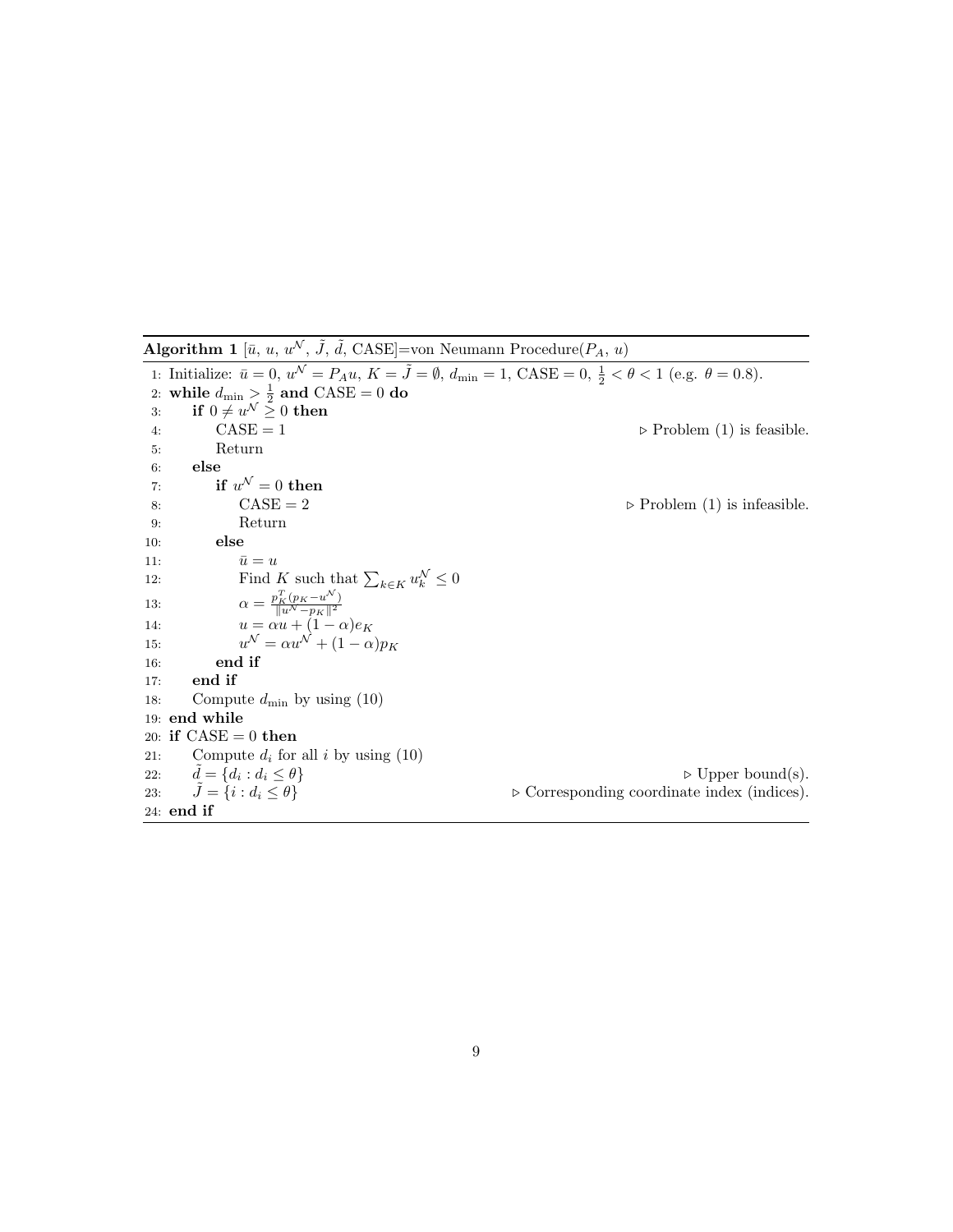or more columns of  $P_A$ , with step size  $\alpha$ . The updating maintains at every iteration the conditions that u is from the unit simplex and the corresponding  $u^{\mathcal{N}}$  is a convex combination of columns of  $P_A$ , i.e.,  $u \in \Delta_n$  and  $u^{\mathcal{N}} \in \text{conv}(P_A)$ . Since this update step is analogous to the von Neumann update step in the von Neumann algorithm, we name this procedure as the vNP. As you will learn later in Section 4 that the vNP is the core subroutine of this proposed rescaling algorithm, therefore, we classify it as a variant of the von Neumann algorithm. Line 12-15 in Algorithm 1 is the von Neumann update steps. It updates vector  $u$  until one of the following three cases occurs:

CASE = 1: Find  $u^{\mathcal{N}} = P_A u$  as a solution of problem (6);

CASE = 2: If  $u^{\mathcal{N}} = 0$ , then problem (6) is infeasible, and u is a certificate of infeasibility;

CASE = 0: Find an index set  $\tilde{J}$  and the corresponding bounds  $\tilde{d}$  such that  $x_{\tilde{J}} < \tilde{d}$  for every feasible solution x for problem (6), and  $\tilde{d} \leq \frac{1}{2}$ . In other words, find at least one coordinate j of x such that  $x_j \leq \frac{1}{2}$ .

As we will show in Section 4,  $\tilde{d}$  is going to be used as the rescaling factor. In the case of rescaling, the vNP terminates when  $d_{\min} \leq \frac{1}{2}$ , i.e. the minimum value in  $\tilde{d}$  is less than  $\frac{1}{2}$ . We also require that the maximum value of  $\tilde{d}$  should not exceed a threshold  $\theta \in (\frac{1}{2}, 1)$ . Therefore, the vNP only records those  $d_i \leq \theta$  into  $\tilde{d}$  and their corresponding indices into  $\tilde{J}$ .

## 3.3 Complexity of vNP

Roos has proved that the vNP in Algorithm 1 has strong polynomial-time complexity.

**Theorem 3.1.** [18] After at most  $4n^2$  iterations, the vNP either (a) provides a solution to problem  $(6)$ , or  $(b)$  provides an evidence of infeasibility, or  $(c)$  identifies at least one coordinate of x which is smaller than or equal to  $\frac{1}{2}$  in every feasible solution of (6).

Each vNP iteration needs  $O(n)$  arithmetic operations. Therefore, the vNP has  $O(n^3)$  time complexity. Note that this is a strongly polynomial-time complexity.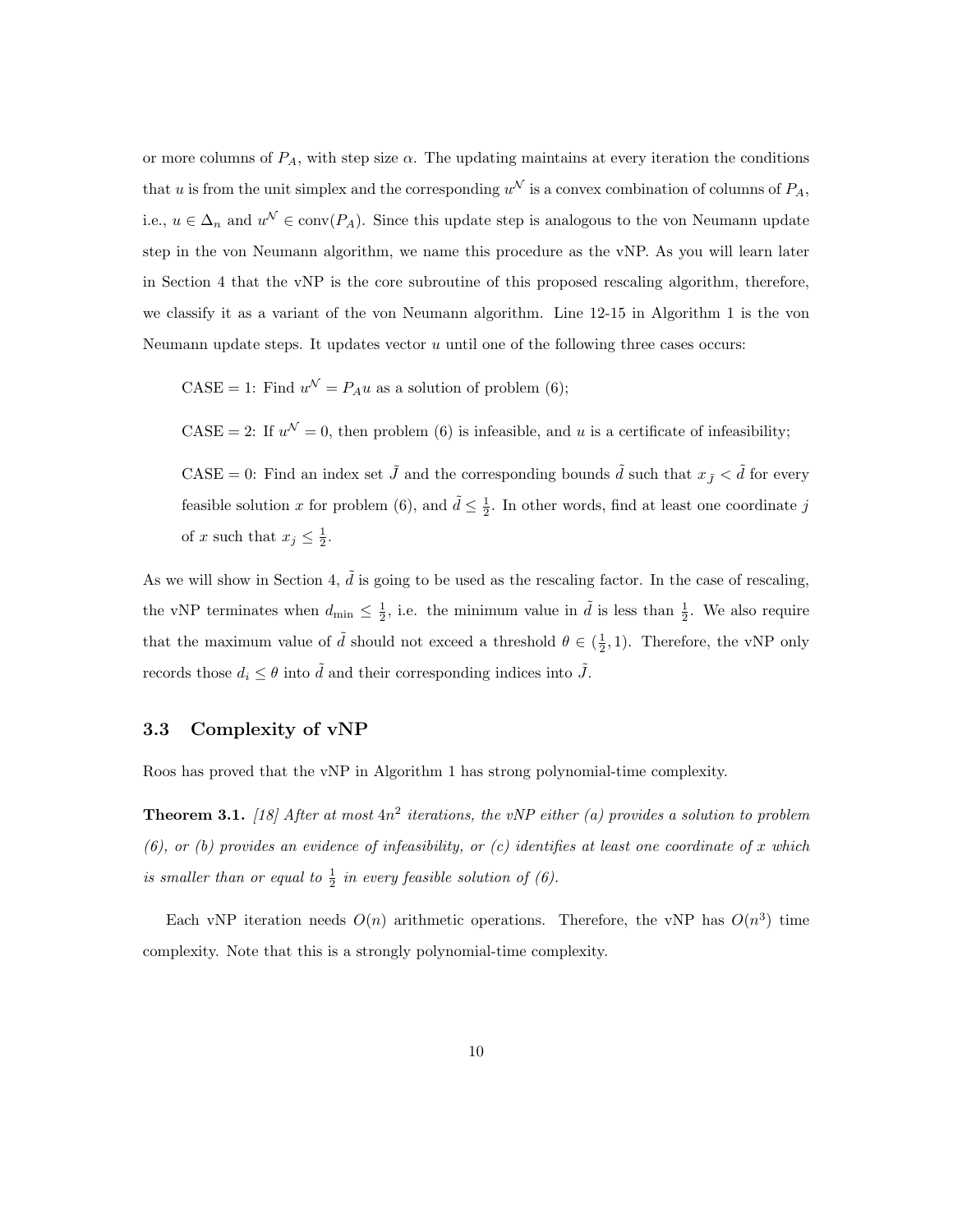## 4 The column-wise rescaling von Neumann algorithm

In Section 3, we introduced the vNP to calculate an upper bound  $d$  for every feasible solution  $x$ for problem (6). In this section, we start with the idea of utilizing this upper bound as a rescaling vector. Then the column-wise rescaling von Neumann algorithm is discussed in details.

#### 4.1 Rescaling

Since  $x \leq d \leq e$  holds for every feasible solution x of problem (6), then  $x'_i = \frac{x_i}{d_i} \leq 1$ . This means that  $x'$  is a feasible solution to the following problem:

$$
ADx = 0, \quad x \in (0, 1]^n,
$$
\n(13)

where  $D = \text{diag}(d)$ , i.e., D is the diagonal matrix whose *i*-th diagonal entry is  $d_i$ . Observe that problems (6) and (13) are the same, if we replace A by  $AD$ . Since D is a diagonal matrix,  $AD$  is a rescaled version of A, where the *i*-th column of A is scaled by the factor  $d_i$ . This rescaling preserves the problem's form because e remains the upper bound for the variables.

When the vNP stops with an upper bound  $d$ , then the columns of  $A$  are rescaled by their corresponding  $d_i$  bound, respectively. The condition  $d_{\min} \leq \frac{1}{2}$  ensures that at least one column is divided by at least a factor of  $\frac{1}{2}$ . This fact is used when proving the complexity result. Note that in Algorithm 1, the vNP only records the bounds which are less than a threshold  $\theta$ , e.g., 0.8. After rescaling the vNP is called again to solve the rescaled problem, which has the same form but a different coefficient matrix. By repeating this vNP-rescaling procedure, a sequence of vectors d is constructed. The coordinate wise multiplication of these d vectors is denoted by  $\hat{d}$  in Algorithm 3, as the final upper bound for every feasible solutions of problem (6).

It is well known that if problem (6) has rational data, there exists a positive number  $\tau$  such that it is a lower bound for the positive coordinates in all basic solutions. Due to [19], we may assume  $\tau^{-1} = O(2^L)$ , where L denotes the binary input size of matrix A [13]. After calling the vNP-rescaling procedure at most  $O(nL)$  times, the upper bound for at least one coordinate of x will become smaller than  $\tau$ , which is not possible if the problem has positive solution. Therefore,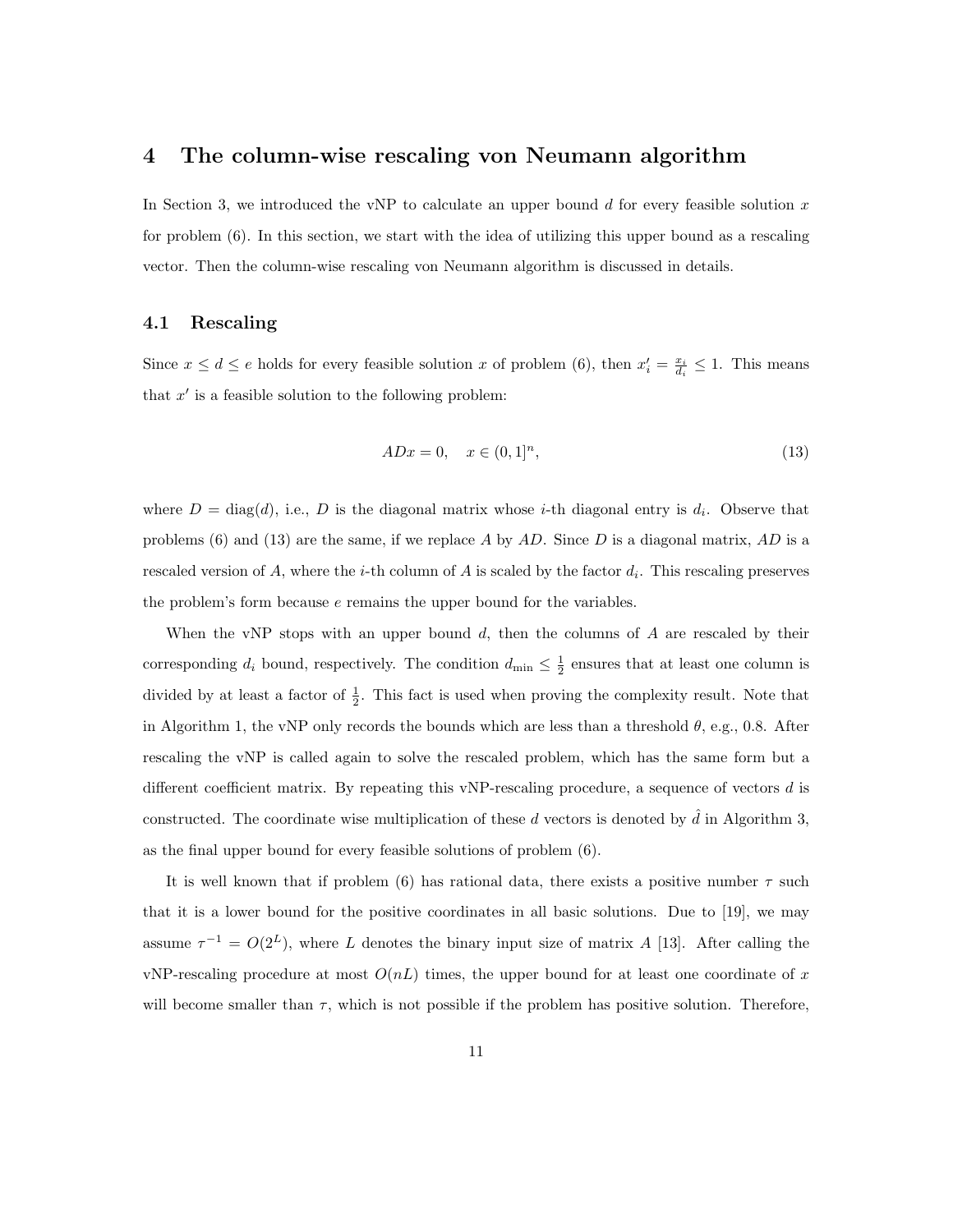we can conclude that then problem (6) is infeasible.

## 4.2 Removing columns

Compare the von Neuman problem (2) and problem (6). Every solution of (6) is restricted to be strictly positive. However, solutions of (2) may have zero coordinates. This difference leads to different conclusions in the case of  $x_i < \tau$  for some i. As we stated in the previous section, when solving problem (6), we can conclude that if  $x_i < \tau$ , then problem (6) is infeasible. When solving problem (2), in such a case  $x_i$  has to be zero if the problem is feasible. We call such i a "must-be-zero" coordinate. Once a "must-be-zero" coordinate is identified,  $x_i$  is fixed to 0, and the corresponding column is removed from A without changing the feasibility of the problem.

Recall that in order to guarantee that  $P_A$  is well defined, we assume that matrix A has full row rank. Removing columns from A may destroy this assumption. Therefore, a preprocessing step is needed before running the vNP-rescaling procedure again on the new problem. The preprocessing procedure eliminates any redundant rows to bring A back to a full rank matrix and reduces problem (6) to a similar problem with A replaced by a reduced matrix of A. The preprocessing procedure is stated as Algorithm 2. There are three possible outcomes of the preprocessing procedure:

| Algorithm 2 $[A, CASE] = PreProcessing(A, J)$              |                                                                                            |  |  |  |  |  |  |
|------------------------------------------------------------|--------------------------------------------------------------------------------------------|--|--|--|--|--|--|
| if $J \neq \emptyset$ then                                 |                                                                                            |  |  |  |  |  |  |
| $A = A \setminus A_J$                                      | $\triangleright$ Remove column(s) J from matrix A.                                         |  |  |  |  |  |  |
| if rank $(A)=0$ then                                       |                                                                                            |  |  |  |  |  |  |
| Return $CASE = 3$                                          | $\triangleright x_{I \setminus J_0}$ (Line 35 in Algorithm 3) can be any positive numbers. |  |  |  |  |  |  |
| end if                                                     |                                                                                            |  |  |  |  |  |  |
| <b>if</b> A is not full rank then                          |                                                                                            |  |  |  |  |  |  |
| Remove redundant row(s) of $A$ to make it of full row rank |                                                                                            |  |  |  |  |  |  |
| end if                                                     |                                                                                            |  |  |  |  |  |  |
| end if                                                     |                                                                                            |  |  |  |  |  |  |
| Return A, $CASE = 0$                                       |                                                                                            |  |  |  |  |  |  |
|                                                            |                                                                                            |  |  |  |  |  |  |

 $CASE = 0$ : A is full rank and not a square matrix;

 $CASE = 2$ : A is full rank and square. In this case problem (2) is infeasible;

 $CASE = 3: rank(A) = 0.$  In this case problem (2) is feasible.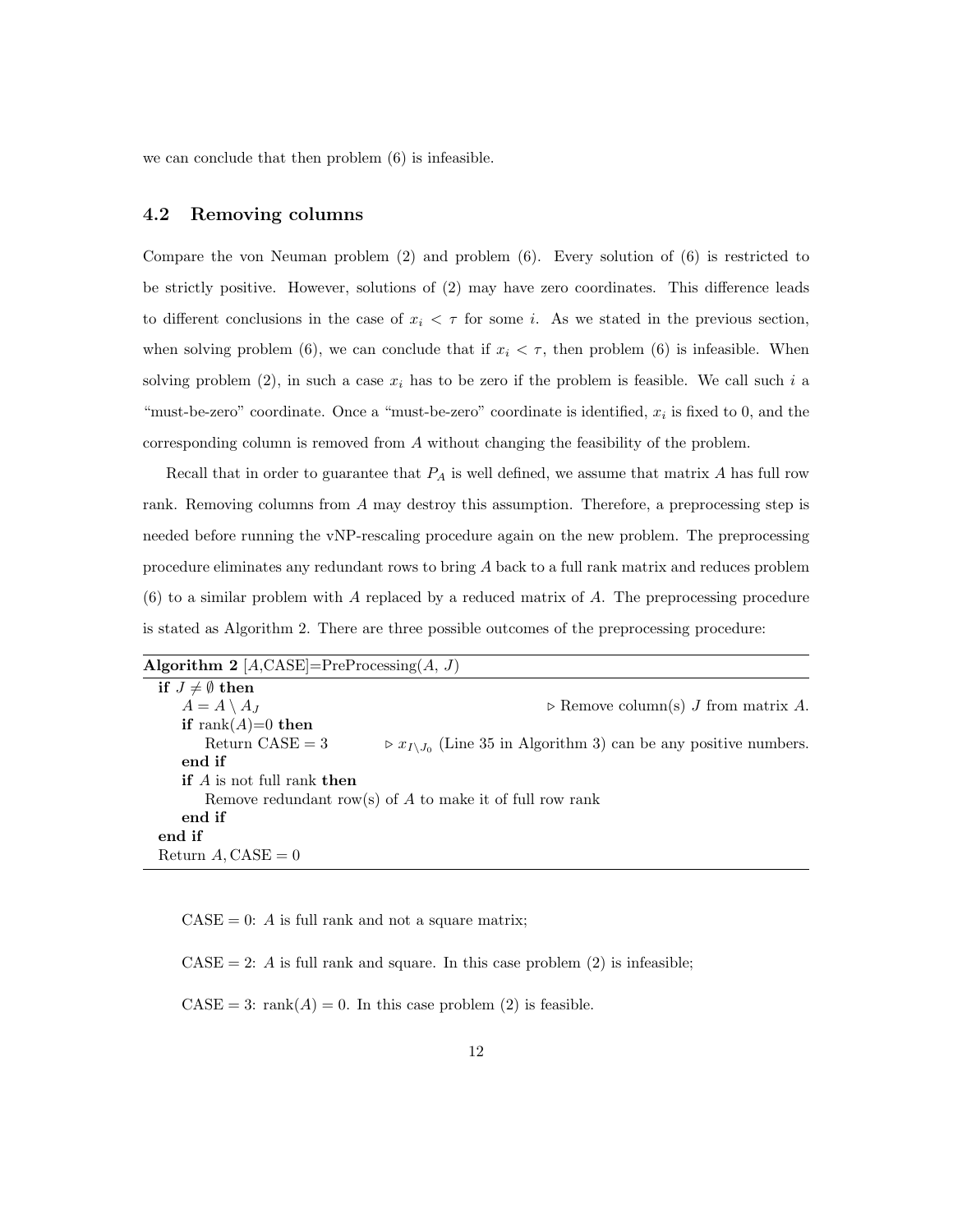If the preprocessing procedure returns  $CASE = 3$ , then the non-zero coordinates of a feasible solution x can be any positive numbers. If  $\text{CASE} = 0$ , no action is needed.

#### 4.3 The column-wise rescaling von Neumann algorithm

The column-wise rescaling von Neumann algorithm is stated as Algorithm 3. For convenience, the while loop in lines 9-32 is called inner loop, the while loop in lines 2-37 is called outer loop. The inner loop is the vNP-rescaling procedure for the actual matrix A. Once it identifies "must-bezero" coordinates, the algorithm removes the corresponding columns from A, calls the preprocessing procedure, updates matrix  $A$  and  $P_A$ , and starts the vNP-rescaling procedure again.

# 5 Complexity

The following complexity result for the column-wise rescaling von Neumann algorithm shows that this is a polynomial time variant of the von Neumann algorithm.

**Theorem 5.1.** After at most  $O(n^5 \log_2 \tau^{-1}) = O(n^5L)$  arithmetic operations, the column-wise rescaling von Neumann algorithm, as stated in Algorithm 3, either finds a solution to the von Neumann problem (2) or provides an evidence of its infeasibility.

*Proof.* The number of inner-loop iterations is  $O(n \log_2 \tau^{-1})$  for a given A. For each inner-loop iteration, the complexity of the vNP is  $O(n^3)$  arithmetic operations. For each time calling the vNP,  $O(n^3)$  arithmetic operations are needed for computing  $P_A$ . Therefore, the complexity of executing the inner loop is  $O(n^4 \log_2 \tau^{-1})$ . The complexity of the preprocessing procedure is  $O(n^3)$ . The total number of executions of the outer loop is  $O(n)$ . Therefore, the total complexity of Algorithm 3 is  $O(n^5 \log_2 \tau^{-1}) = O(n^5 L).$  $\Box$ 

## 6 Computational results

The performance of the column-wise rescaling von Neumann algorithm is compared with those of SeDuMi and Linprog. The bound used in the implementation is bound  $(10)$ . For each size of A,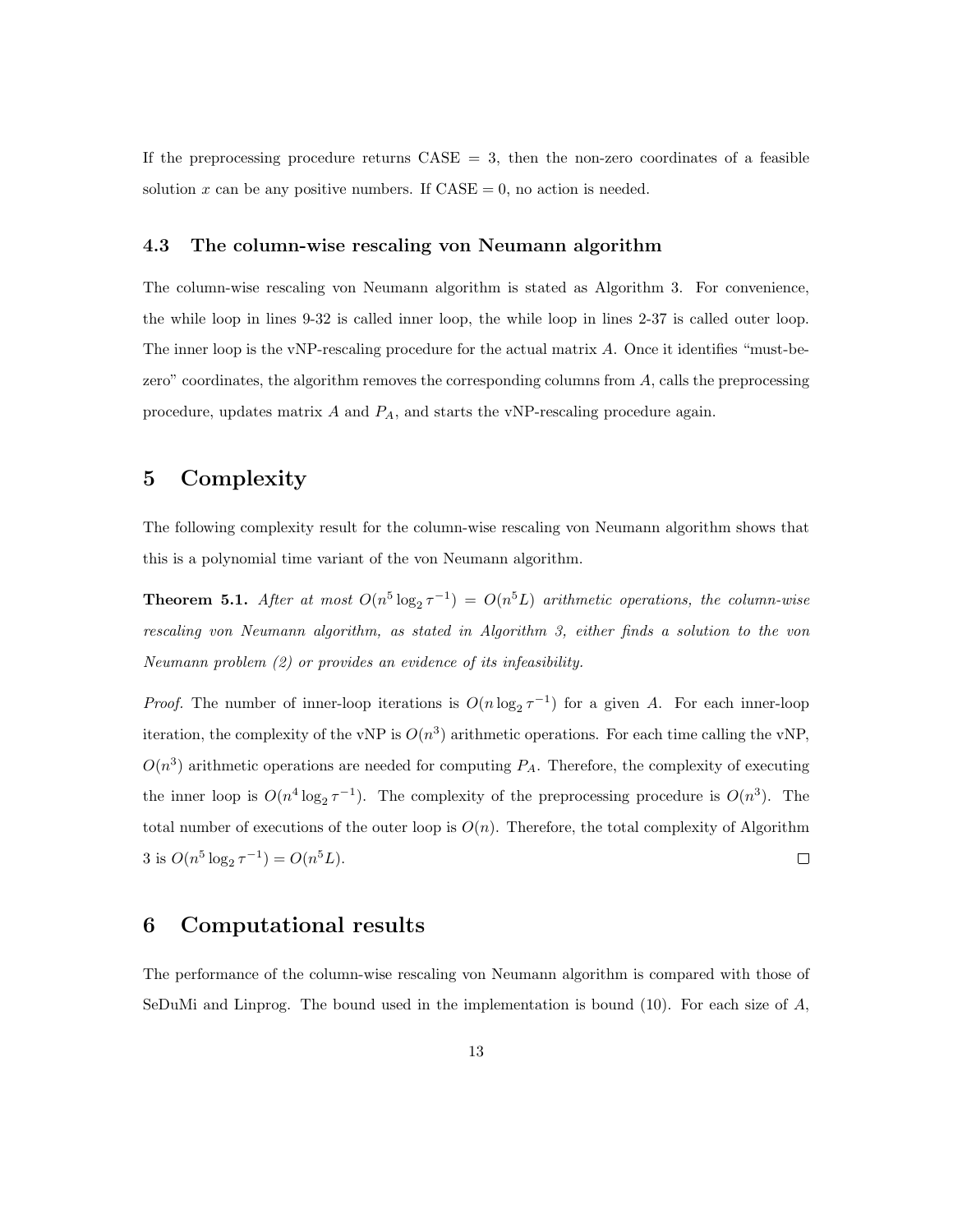Algorithm 3 The Column-wise Rescaling von Neumann Algorithm

|     | 1: Initialize: CASE = 0, $J_0 = J = \emptyset$                         |                                                    |
|-----|------------------------------------------------------------------------|----------------------------------------------------|
|     | 2: while $CASE = 0$ do                                                 |                                                    |
| 3:  | $[A, CASE] = PreProcessing(A, J)$                                      | $\triangleright$ Check if A is full rank           |
| 4:  | if $A$ is square then                                                  |                                                    |
| 5:  | $\mbox{CASE}{=}2$                                                      | $\triangleright$ System (2) is infeasible          |
| 6:  | <b>Break</b>                                                           |                                                    |
| 7:  | end if                                                                 |                                                    |
| 8:  | Set $\hat{d} = e, y = \frac{e}{n}, x = 0$ with corresponding dimension |                                                    |
| 9:  | while $CASE = 0$ do                                                    |                                                    |
| 10: | $P_A = I - A^T (AA^T)^{-1} A$                                          |                                                    |
| 11: | $[\bar{y}, y, z, \bar{J}, d, CASE]$ =von Neumann Procedure $(P_A, y)$  |                                                    |
| 12: | if CASE=0 then                                                         |                                                    |
| 13: | $\tilde{D} = \text{diag}(\tilde{d})$                                   |                                                    |
| 14: | $\hat{d}_{\tilde{I}} = \tilde{D}\hat{d}_{\tilde{I}}$                   | $\triangleright$ $d$ records the rescaling factors |
| 15: | $A_{\tilde{J}} = DA_{\tilde{J}}$                                       | $\triangleright$ Rescale matrix $A$                |
| 16: | if $\max(\hat{d}) < 1$ then                                            |                                                    |
| 17: | $CASE = 2$                                                             | $\triangleright$ System (2) is infeasible          |
| 18: | <b>Break</b>                                                           |                                                    |
| 19: | end if                                                                 |                                                    |
| 20: | <b>if</b> exists some coordinates J such that $d_J < \tau$ then        |                                                    |
| 21: | $x_J=0$                                                                |                                                    |
| 22: | $J_0 = J_0 \cup J$                                                     |                                                    |
| 23: | <b>Break</b>                                                           |                                                    |
| 24: | else                                                                   |                                                    |
| 25: | if $\bar{y} \neq 0$ then                                               |                                                    |
| 26: | $y=\bar{y}$                                                            |                                                    |
| 27: | end if                                                                 |                                                    |
| 28: | $y_J = y_J/2$                                                          |                                                    |
| 29: | $y=y/e^T y$                                                            |                                                    |
| 30: | end if                                                                 |                                                    |
| 31: | end if                                                                 |                                                    |
| 32: | end while                                                              |                                                    |
| 33: | if $CASE = 1$ then                                                     | $\triangleright x$ is a solution of (1.1).         |
| 34. | $D = \text{diag}(\hat{d})$                                             |                                                    |
| 35: | $x_{I\setminus J_0}=Dz$                                                |                                                    |
| 36: | end if                                                                 |                                                    |
|     | 37: end while                                                          |                                                    |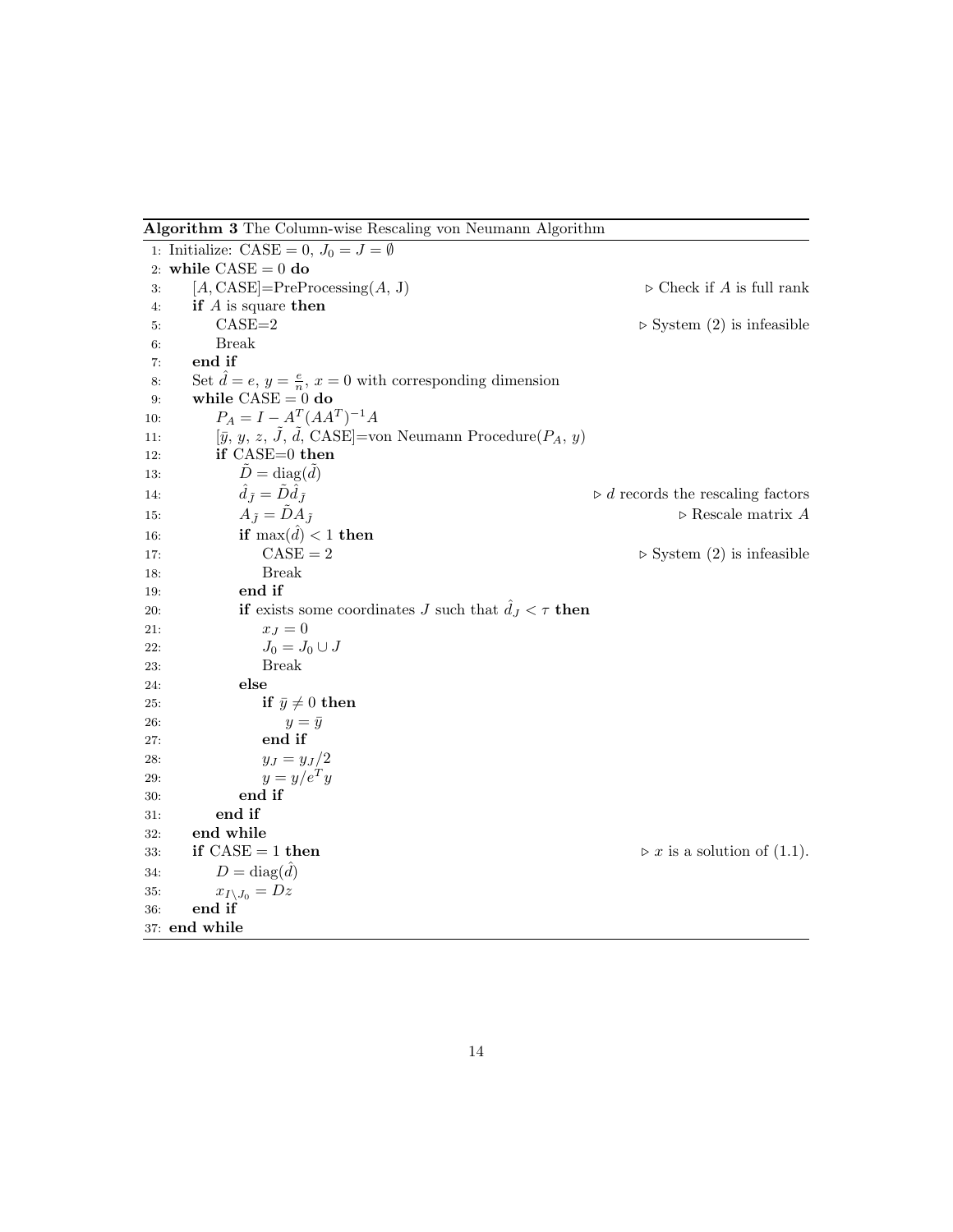| $Size(m \times n)$ | МA     |           | SeDuMi   |          | Linprog        |           |
|--------------------|--------|-----------|----------|----------|----------------|-----------|
|                    | Sec.   | Ax        | Sec.     | Ax       | Sec.           | Ax        |
| $5 \times 10$      | 0.0025 | $3.0e-13$ | 0.0316   | $2.0e-9$ | 0.0033         | $5.3e-11$ |
| $25 \times 50$     | 0.0085 | $3.6e-12$ | 0.1077   | $6.3e-9$ | 0.0046         | $6.7e-11$ |
| $125 \times 250$   | 0.1102 | 8.5e-11   | 0.7439   | $2.7e-8$ | 0.0456         | $9.1e-10$ |
| $250 \times 500$   | 0.2386 | $3.5e-10$ | 3.8000   | $1.6e-7$ | 0.3476<br>(48) | 6.7e-9    |
| $500 \times 1000$  | 1.0553 | $8.3e-10$ | 27.7594  | $4.4e-7$ | 1.0407<br>(19) | $9.4e-9$  |
| $625 \times 1250$  | 2.4499 | $2.2e-10$ | 61.6622  | $3.0e-8$ |                |           |
| $1000 \times 2000$ | 7.6571 | $8.4e-10$ | 555.3555 | $1.8e-7$ |                |           |

Table 1: Comparison of the performance of Algorithm 3, SeDuMi, and Linprog.

we randomly generated 100 von Neumann problems with a dense matrix. The elements of A are randomly chosen in the intervals [-100,100].

For those randomly generated problems, the rescaling von Neumann algorithm outperforms SeDuMi. The running time shown has a significant reduction. With less than a tenth of the running time, the rescaling von Neumann algorithm returns solutions with higher accuracy then the ones obtained by SeDuMi. Linprog runs faster than the rescaling von Neumann algorithm when problem size is small. However, when the size is getting larger than  $250 \times 500$ , Linprog has a limited ability to solve all the problems. The numbers in the bracket show how many problems out of 100 is solved successfully by Linprog.

The results in Table 1 are obtained by using Matlab R2014a on a Windows 7 desktop (Intel(R) Xeon(R) CPU, 3.07GHz) with 4Gb RAM. For the computation of the projection matrix  $P_A$ , we used the factorize function developed by Davis [9].

# References

- [1] A. Beck and M. Teboulle. A conditional gradient method with linear rate of convergence for solving convex linear systems. Mathematical Methods of Operations Research, 59:235–247, 2004.
- [2] D. Bertsimas and J. N. Tsitsiklis. Introduction to Linear Optimization. Athena Scientific, 1997.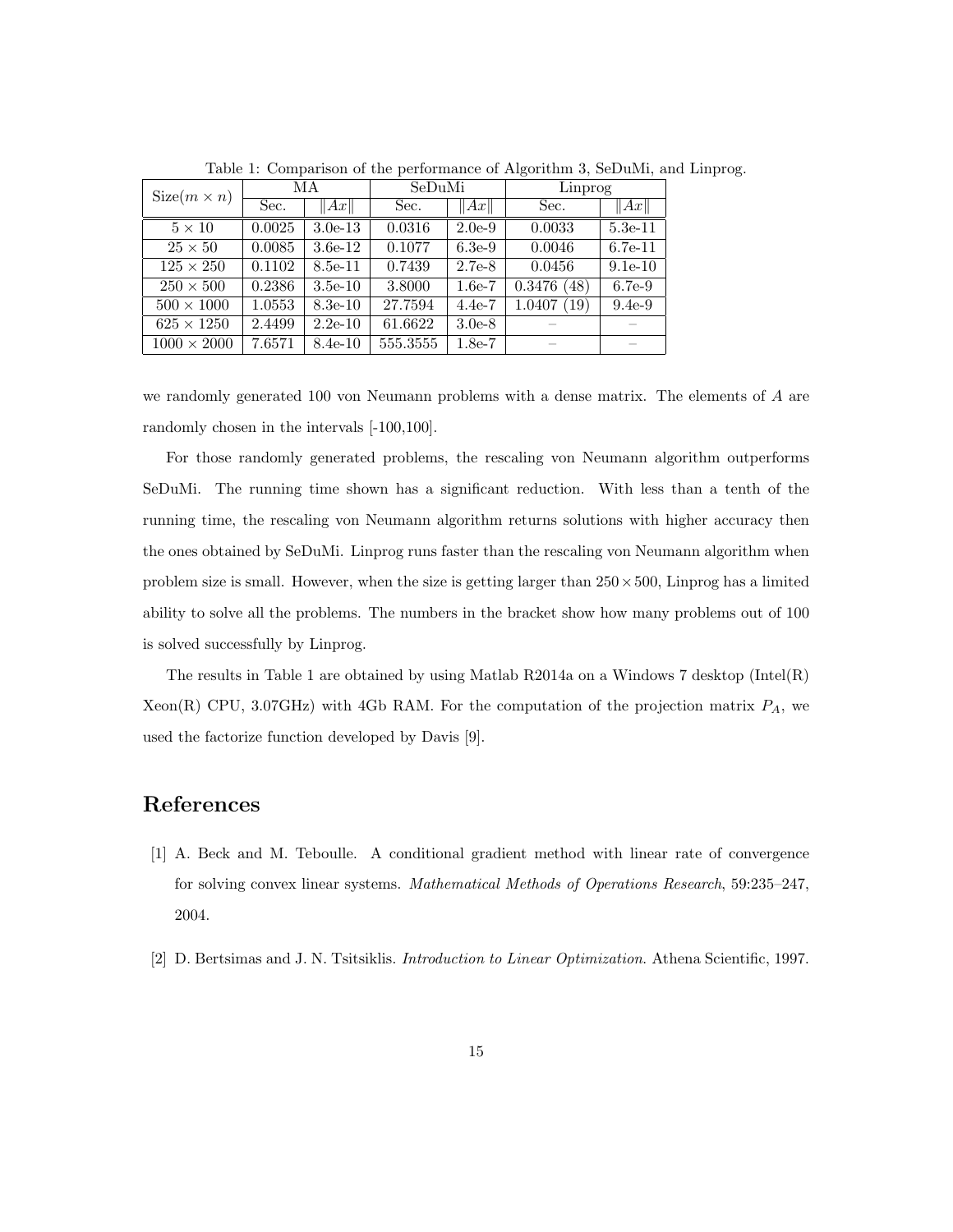- [3] A. Blum and J. Dunagan. Smoothed analysis of the perceptron algorithm for linear programming. In Proceedings of the 13th Annual ACM-SIAM Symposium on Discrete Algorithms, pages 905–914, 2002.
- [4] A. Blum, A. Frieze, R. Kannan, and S. Vempala. A polynomial-time algorithm for learning noisy linear threshold functions. Algorithmica, 22(1), 1998.
- [5] S. Chubanov. A polynomial relaxation type algorithm for linear programming. http://www. optimization-online.org/DB\_FILE/2011/02/2915.pdf, 2012.
- [6] S. Chubanov. A polynomial projection algorithm for linear feasibility problems. Mathematical Programming, pages 1–27, 2014.
- [7] G. B. Dantzig. Converting a converging algorithm into a polynomially bounded algorithm. Technical Report SOL 91-5, Stanford University, 1991.
- [8] G. B. Dantzig. An  $\epsilon$ -precise feasible solution to a linear program with a convexity constraint in  $1/\epsilon^2$  iterations independent of problem size. Technical Report SOL 92-5, Stanford University, 1992.
- [9] T. Davis. http://www.mathworks.com/matlabcentral/fileexchange/24119-don-t-let-that-invgo-past-your-eyes–to-solve-that-system–factorize-.
- [10] J. Dunagan and S. Vempala. A simple polynomial-time rescaling algorithm for solving linear programs. Mathematical Programming, 114:101–114, 2008.
- [11] M. Frank and P. Wolfe. An algorithm for quadratic programming. Naval Research Logistics Quarterly, 3:95–110, 1956.
- [12] P. E. Gill, W. Murray, and M. H. Wright. Numerical Linear Algebra and Optimization, Volume 1. Addison-Wesley Publishing Company, 1991.
- [13] L. G. Khachiyan. A polynomial algorithm for linear programming. Soviet Mathematics Doklady, 20:191–194, 1979.